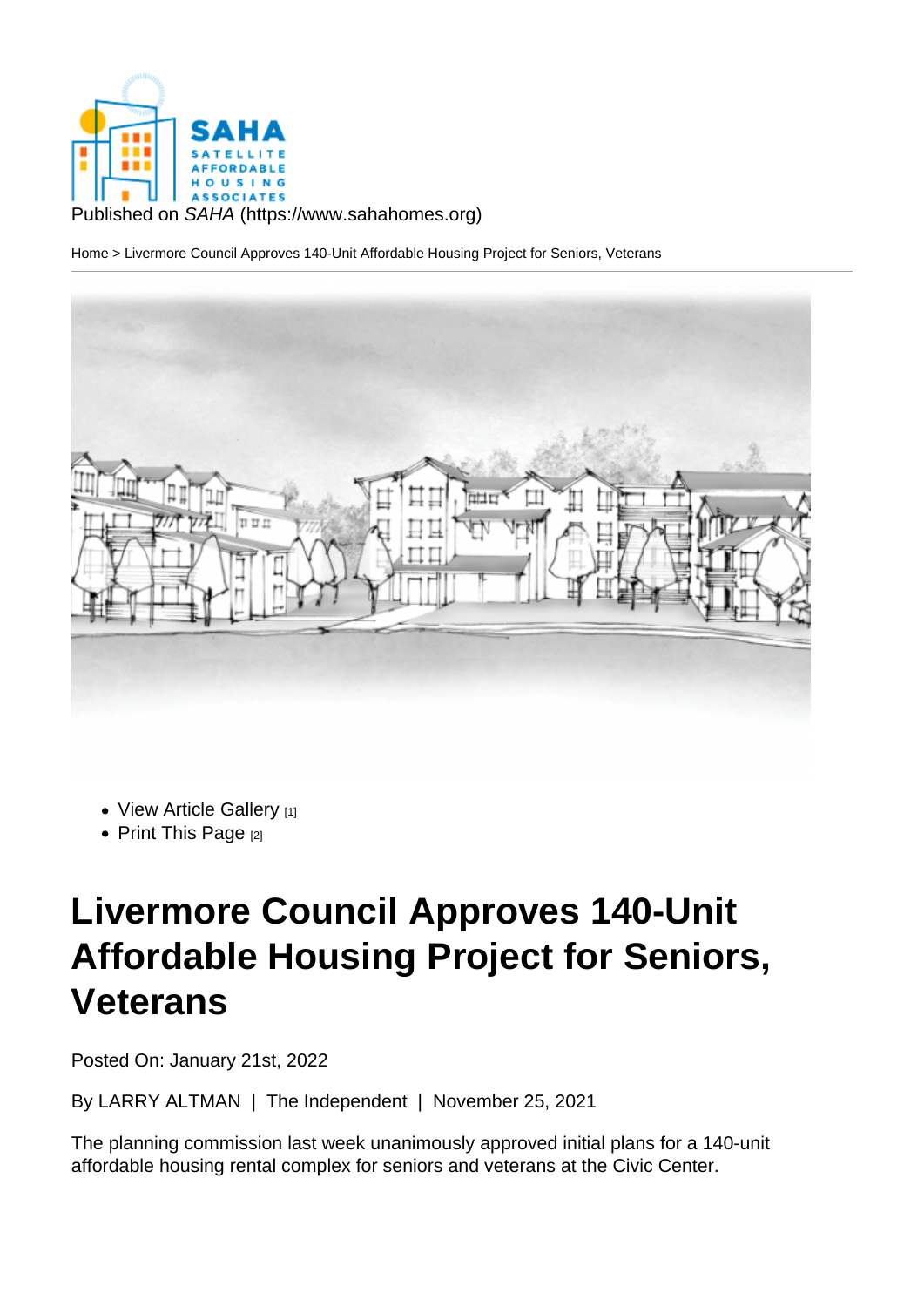The Pacific Avenue Affordable Housing Project, as it is called, is proposed for 3.6 acres of vacant city-owned land on the south side of Pacific Avenue at the end of the cul-de-sac between Sunken Gardens Skate Park, Tri-Valley Haven and a solar panel field ? nearby city hall, the library and the police station.

Satellite Affordable Housing Associates and Interfaith Housing plan to develop and run the units, located near Vineyard Village, another of their properties for seniors.

?It?s a four-story building that does not feel like a four-story building,? said Commissioner Evan Branning. ?I think it will be a great place to live and age in. Every resident is going to be happy to be there, and it?s serving an absolute need this city has.?

According to the proposal, which eventually must be approved by the city council, the project will include preferences for Livermore residents over age 62, as well as veterans and seniors experiencing homelessness.

The 100% affordable senior project is designed for households earning 60% of the area median income, which in 2021 was less than \$60,000 for one person. Apartments will range from 575-square-feet for a one-bedroom and 750-square-feet for a two-bedroom unit.

The plan will be built in two phases ? a southern building with 79 units, followed by a northern building with 61 units. A large parking lot will be built to the south, adjacent to the side of Sunken Gardens park, along with dozens of trees. Although some areas of the building will be four stories, other parts will include one-, two- and three-story heights.

City Planner Andy Ross told the five-member planning commission that the project meets goals set for housing in the city?s General Plan.

James Conlon, project manager for Satellite Affordable Housing Associates, said the plan was in the works since 2018 and its initial approval would allow the company to seek funding ?to make it a reality.?

Calling the project ?really cool,? Branning said he liked the proposed design of contemporary agrarian architecture with colors including forest green.

?I?m definitely in support of this project,? Branning said. ?I think it's wonderful.?

During a discussion, planning commissioners suggested building trails to allow residents to easily walk to the library; they suggested the planting of evergreen trees along with the deciduous trees proposed in the project application.

The project was originally included as part of the 33 acres that belonged to the Livermore Stockmen's Rodeo Association. The city purchased the property in 1962 to build a civic center campus, parks and other recreation facilities. As part of the purchase, the city planned to dedicate a park to house a permanent memorial for residents of Murray and Pleasanton Townships who served in the U.S. armed forces. Although the city built the civic center, the park never materialized.